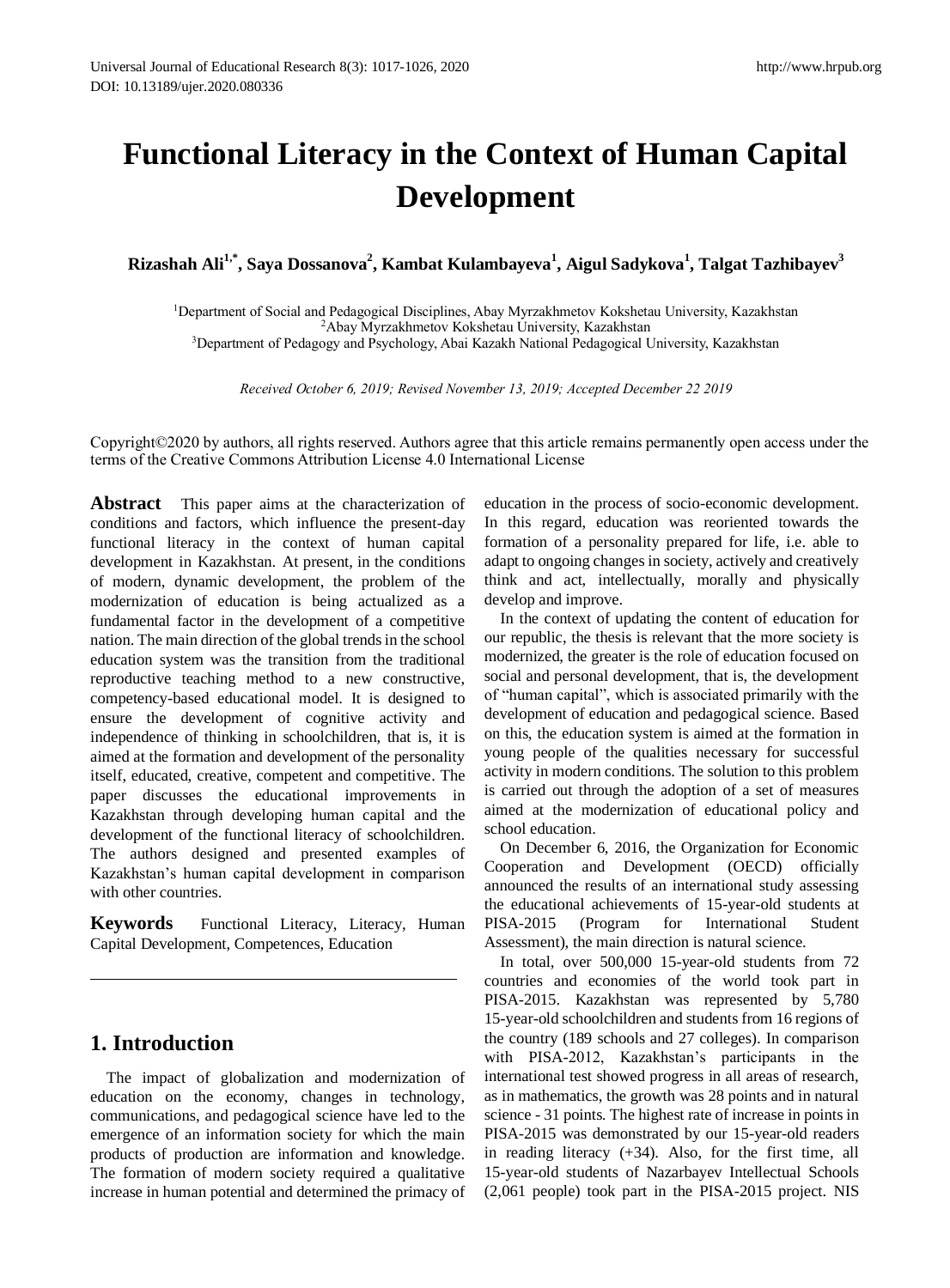schoolchildren's math and science indicators are in the top ten leading educational systems (Singapore, Hong Kong, Macau, Chinese Taipei, Japan, etc.). Participants from Nazarbayev Intellectual Schools in Mathematics scored 523, science - 517 and reading - 492 points.

Functional literacy is a person's ability to enter into relationships with the external environment and adapt and function in it as quickly as possible;

As you can see, the functional literacy of students in Kazakhstan's schools is increasing since in 2016, first in pilot mode, then in 2017, a renewed curriculum was launched throughout Kazakhstan.

## **2. Materials and Methods**

According to the OECD, the world is increasingly faced with previously unknown global challenges, becoming increasingly unpredictable and vulnerable. We live in the world of VUCA (Volatile, Uncertain, Complex, Ambiguous). VUCA is a rapidly changing technology (4th technological revolution), natural disasters and man-made disasters, the threat of a new world destabilization and global demographic imbalance, increasing social instability, and imbalances, increasing the share of the unemployed and the NEET generation [1].

The OECD believes that in an unpredictable world, people must have higher-level competencies. Therefore, in 2015, the OECD Education Policy Committee for School Adaptation to the World VUCA launched the Future Education and Skills: Education 2030 Project.

The project consists of two stages:

- Preliminary (2015-2018 analysis of the content of secondary education in OECD countries, preparation of an intercountry report, development of a single conceptual apparatus);
- The main (since 2018 the development of new content of school education) [1].

The project consists of two stages and must answer the question:

What competencies will people need in 2030 to overcome complex challenges and turn difficulties into opportunities for themselves and others?

The first phase of the project ended in 2018 with the answer to the following questions:

1) What do students of the 21st century need to learn?

- 2) What competencies should 21st-century students have?
- 3) What curriculum is needed in 2030?

In 2019 (in case of success of the 1st stage) countries will answer the following questions:

- 1) How will students learn the knowledge and skills of the 21st century?
- 2) How will this knowledge and skills be assessed?

Fundamental learning skills, as well as the assessment and teaching of the skills of the twenty-first century — all of this must refer to "learning how to learn".

The surest way to prepare students for a changing world is to give them tools that are universal, reflective, self-directed and self-sufficient [2].

According to John Flavell [3], metacognitive knowledge consists of three components:

- 1. Self-knowledge is a human variable (general knowledge about how people learn and process information, as well as individual knowledge — their learning processes);
- 2. Knowledge of the task variable (knowledge of the nature of the task, type of data processing requirements);
- 3. Knowledge of the strategic variable (knowledge of cognitive and metacognitive strategies for the development of memory, attention, the concentration of perception, actions, decision-making, imagination, logical thinking, as well as conditional knowledge of the appropriate use of such strategies) [4].

But most importantly, on the basis of all the above, the school should give the graduate a meta-competence, i.e. teach children to manage mental processes, memory, goals, actions and to adapt as metacognitive skills (global awareness, active image of thinking, locus of control (personality trait to evaluate their abilities to influence the course of events); metacognitive regulation (self-regulation, planning); metacognitive reflection/action (self-esteem (in an objective context), relationship management, stress tolerance).

According to experts from different countries participating in the discussion of the program "Education - 2030" at the OECD site, these particular competencies will be the basis of the content of 21st-century school education [5].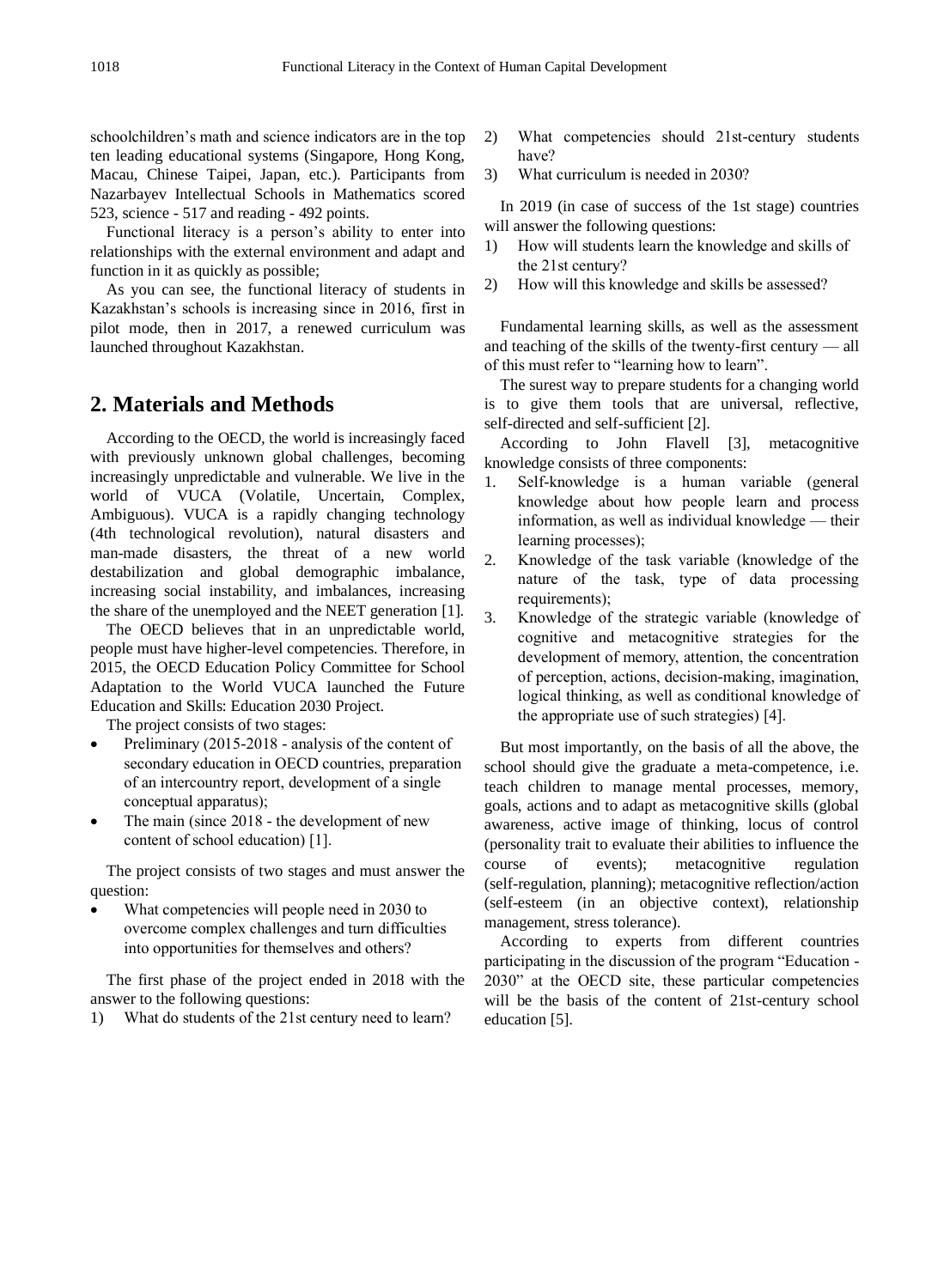

Figure 1. Meta competences of a 21st-century student

The main direction of the global trends in the school education system was the transition from the traditional reproductive teaching method to a new constructive, competency-based educational model. It is designed to ensure the development of cognitive activity and independent thinking in schoolchildren, that is, it is aimed at the formation and development of the personality itself, educated, creative, competent and competitive. In the educational systems of the advanced world powers, the countries of the Organization for Economic Cooperation and Development (OECD), the emphasis is primarily on the development of competencies. Such countries achieve great economic success due to the high competitiveness of human capital (Korea, Japan, Finland, etc.).

Competence approach in education is an approach to the design of educational results based on competencies. The competency-based approach is one of the key methodological tools for realizing the goals of the Bologna Process. According to Benjamin Bloom's [6] well-known taxonomy in the world of pedagogy, the existing standard allows the student to master only 2 of 6 levels of knowledge - "know" and "understand". The new standard will allow reaching the remaining 4 levels of cognition such as "apply", "analyze", "synthesize" and "evaluate".

The curricula of the new standard of education are based on the competency-based approach, forming competences... "which underlie the functional literacy necessary for successful socialization. The design of the content of subjects uses the principle of a spiral that allows students to increase their knowledge, and skills gradually in topics and classes, moving from simple to complex" [7].

Consequently, the problem of the development of the functional literacy of schoolchildren as a factor in the formation of competitive human capital is being actualized. The OECD defines functional literacy as "... the ability of students to apply their knowledge in real-life conditions, to effectively analyze, justify, communicate

and solve problems in various situations" [8].

The five-year National Action Plan for the development of the functional literacy of schoolchildren adopted by the Government in 2012 is designed to ensure the focus, integrity, and consistency of action to develop functional literacy of schoolchildren as a key guideline for improving the quality of education in the Republic of Kazakhstan.

It identifies the mechanisms for developing functional literacy of schoolchildren such as updating education standards, curricula, and plans, updating learning forms, methods and technologies, developing a system for evaluating student learning outcomes, ensuring the active participation of parents in the education and upbringing of children, developing additional education [9].

As part of the implementation of the five institutional reforms of N. Nazarbayev, "Plan of the Nation - 100 Steps", special attention is paid to updating school standards for developing functional literacy and improving the quality of human capital based on the standards of OECD countries [10].

The updated content is based on the expected results, which will allow assessing students' academic achievements, determining the individual development trajectory of each student considering their abilities, as well as increasing their motivation to develop skills and abilities in teaching [11].

For determination of the state and prospects of the updated content of education and preparation of the competitive younger generation, it is necessary to:

- Identify promising scientific directions of its development;
- Generalize and modernize the methodology;
- Develop and implement innovative methods and tools;
- Find the best ways to improve educational work programs, which will mean the definition of common regulators of educational practice [12].

The competency-based approach puts forward in the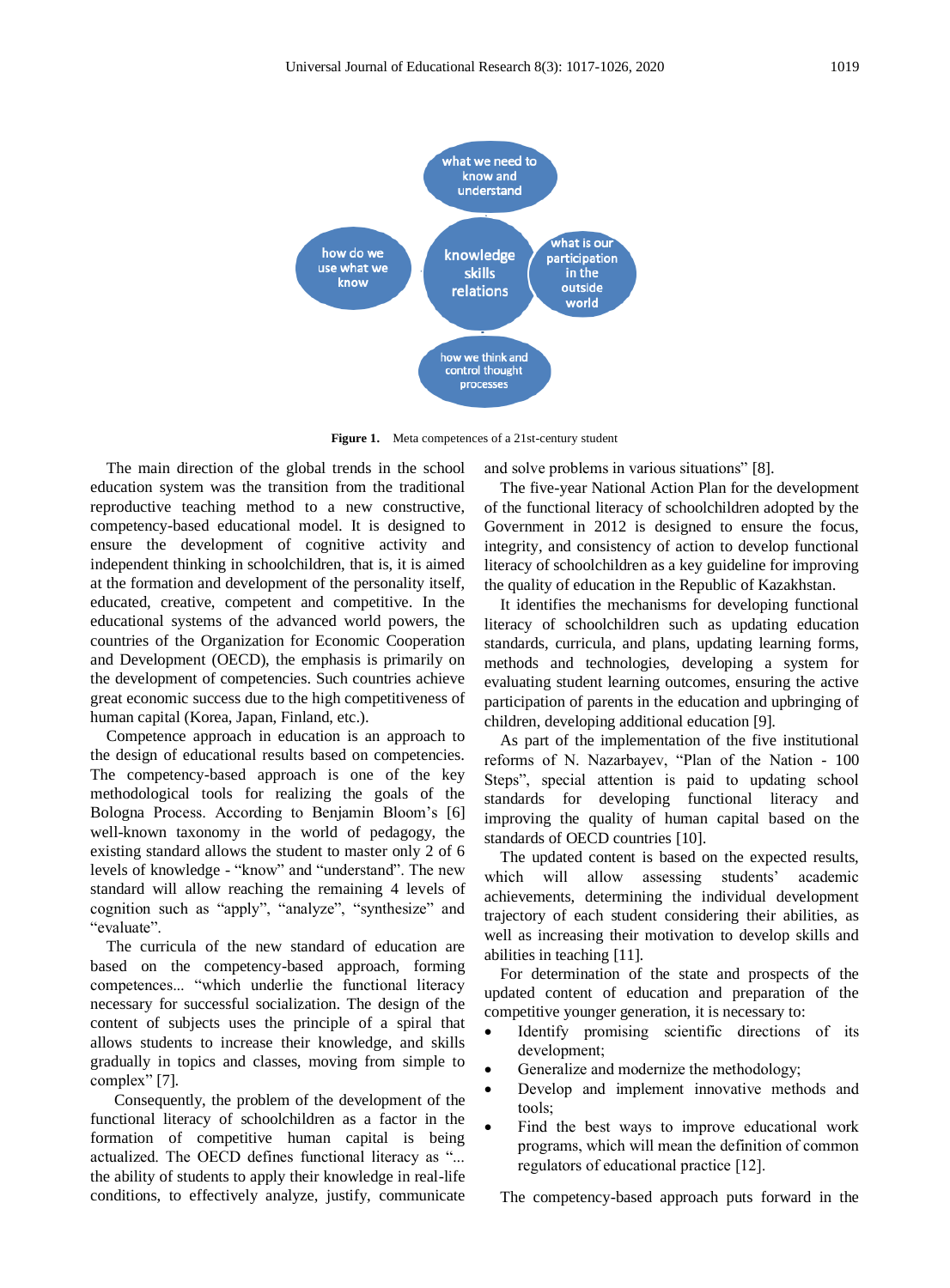first place, not the learner's awareness, but the ability to solve problems. In this vein, V.V. Serikov [13] defines competence as "... a form of existence of knowledge, skills, education in general, which leads to personal self-realization and finding the learner his place in the world.

Here we share the opinion of J. Raven [14], which classifies competences into three types such as 1 type is not the only objective, declarative knowledge ("to know what"), 2 type is procedural ("to know how"), 3 type is value-semantic ("to know whys and wherefores").

Russian scientist I.A. Zimnyaya [15], summarizing all types of competencies, on the formation of which depends on the professionalism of a specialist, classifies them into three main groups:

- 1) Competencies related to oneself as an individual, as a subject of life activity;
- 2) Competencies related to the interaction of a person with other people;
- 3) Competencies related to human activity manifested in all its types and forms.

Kazakhstan scientists argue "... a new constructive, competence-based model of education is designed to ensure the development of cognitive activity and independent thinking in schoolchildren aimed at shaping and developing the personality itself, educated, creative, competent and competitive. Cognitive actions in such a model are an essential resource for achieving success and indicate the impact on the effectiveness of the activity and communication itself, self-esteem, sense-making and self-education of the student" [16].

The process of formation, enrichment, and distribution of allocated resources according to K.K. Kulambayeva, S.S. Dosanova and A.K. Kulambayev [17], correlates with the managerial task of implementing the predictive prospects for the individualization of the educational process, the development of students' subjective experience.

Functional literacy acts as a way of social orientation of the individual, promotes the participation of people in social, cultural, political and economic activities, as well as lifelong learning. The ability to apply learning knowledge in real-life situations is... "an important component of functional literacy, which makes it the basis of the competence and competitiveness of the individual". The whole learning process loses meaning if the student is not able to apply his knowledge [18].

From psychology and pedagogy, the ability to control thought processes (universal learning activities) according to T.B. Tazhibayev [19] has several features:

- Are a prerequisite to the independent formation of the ability to organize learning and cognitive activity, using generalized methods of action;
- Do not depend on the specific subject content and, in a certain sense, are comprehensive;
- Reflect the child's ability to work not only with practical tasks (to answer the question "what to do?") but also with educational tasks (to answer the question "how to do?");
- Arise as a result of the integration of all formed objective actions;
- Compel to act consistently, clearly, focusing on the built plan.

According to G.A. Kemelbekova [20], functional literacy is the ability of a person, a society to enter into relations with the external environment and the ability to quickly adapt to changing conditions. Functional literacy is composed of elements of lexical literacy; the ability of a person to understand various kinds of state acts relating to him and to follow them; human observance of the norms of public life and safety rules, the requirements of technological processes in which he is involved; information and computer literacy. This initial level of functional literacy is characteristic of advanced civilized societies. There is another approach to understanding functional literacy, including the education of a person in the spirit of goodwill and friendliness, which ensures a culture of communication; personal and professional preparedness; professional and technological readiness. The opposite of functional literacy is functional illiteracy.

The main forms of functional literacy are presented in the following Figure 2.



**Figure 2.** Forms of fictional literacy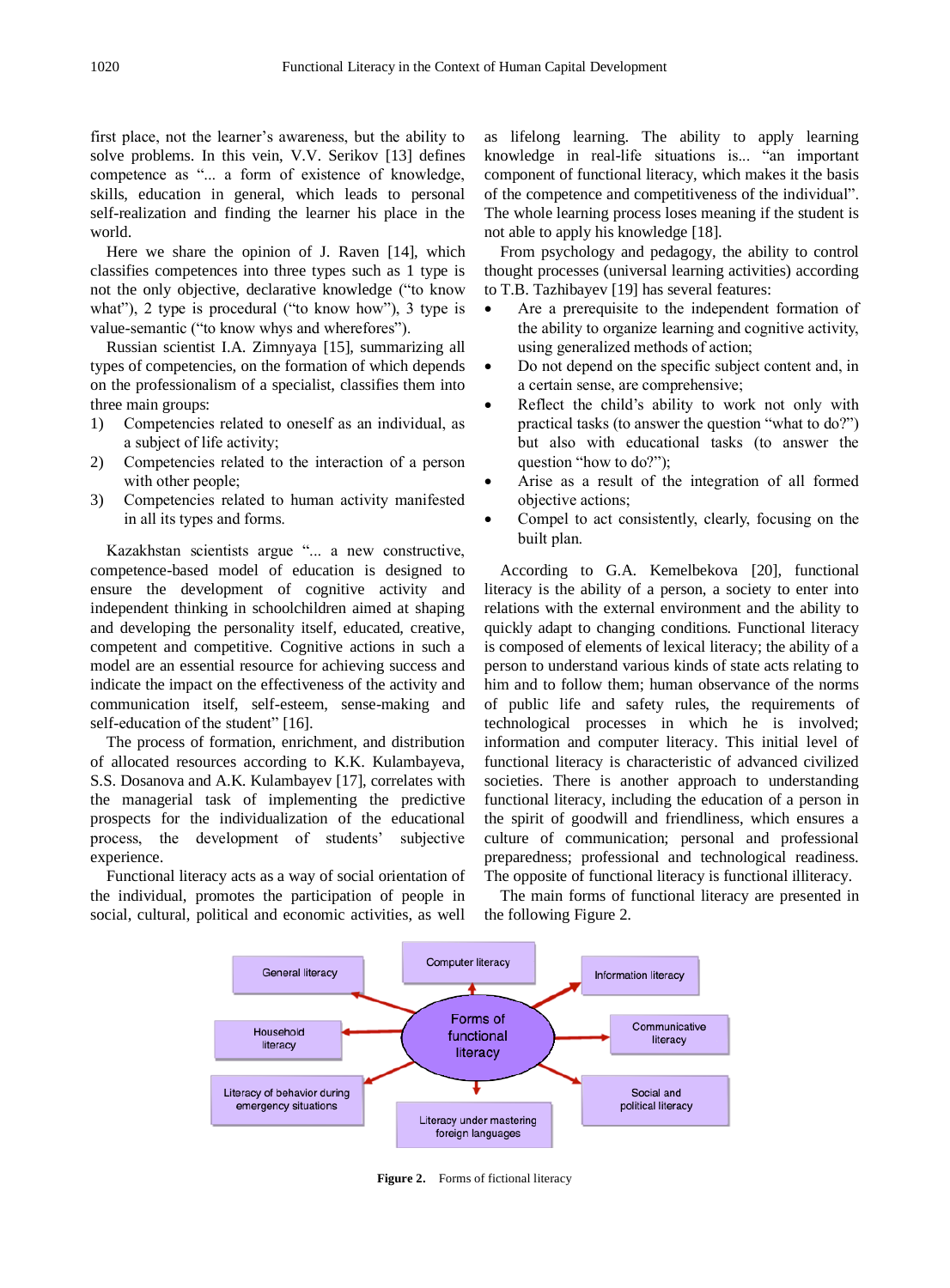These forms demonstrate the ability-oriented interaction with competencies such as the selection and use of various technologies; seeing the problem and finding ways to solve it; lifelong learning.

So, in literature classes, you can apply technologies such as RAFT (R (ole), A (udience), F (orm), T (opic), fishbone, essay, six smart hats, aquarium technique, "Brainstorming", at the lessons of the Russian language strategies of cinquain, round-robin, cluster, telegram.

Such technology as "Brainstorming" is aimed at the development of oratory of students, which is the basis of functional literacy. When carrying out this technology, we suggested that students should be divided into 2 groups: the first is "generators of ideas" worked out in a short period of time as many solutions as possible to solve the arisen (proposed) problem, the second is "analysts", their work was that the proposed options were considered they and adding nothing, chose the most reasonable solution to the problem. At the same time, any criticism of proposals is prohibited and the essence of the problem and the conditions of the technology are described based on brainstorming.

Interesting in our opinion, the technology "Loki" is a well-known mnemonic method by which students create a "visual pyramid" from words characterizing an event based on the material that was viewed and read.

The essence of the competence approach is that it is not "ready knowledge" that is assimilated, but "conditions of the origin of this knowledge are traced" [21], where reflection plays the role of systematizing one's own experience, assessing and developing the missing knowledge and competencies.

So, K. Kozhakhmetova, Sh. Taubayeva and Sh. Dzhanzakova [22] note that "the conceptual foundations of pedagogical thinking and the teacher's methodological culture are currently changing. His position is changing from a relay of knowledge acquired by someone to a tutor and adviser".

In the formation of functional literacy, the system of assessing the educational activities of students is of particular importance. Unlike traditional, estimated parameters are divided into criteria. In each criterion, levels of knowledge, skills, and also activity indicators are highlighted. The assessment system is divided into current, formative and final. At the end of a quarter or six months, the student receives a certain set of points, which are divided into "excellent", "good", "satisfactory" [19]. As we see, in this type of assessment, the student has more opportunities to show, to prove himself. The student is evaluated in the activity, and this is very important in the formation of his functional literacy. Thus, such a grading system helps to form students' functional literacy in the classroom, develop basic skills, foster internal self-esteem, and increase student learning motivation [20].

We add that in the conditions of the humanistic

paradigm of education, the views on the concept of "knowledge" also change. Knowledge is increasingly understood as personified knowledge, i.e. "It exists at the level of the individual, it is extremely difficult to formalize it using the correct literary language, mathematical formulas, specific characteristics, and instructions, it is difficult to verbalize," besides, it is closely related to the experience of a particular individual, his actions values [23]. Knowledge, according to M. Polyani [24], acquires the character of personal (implicit) knowledge. As the scientist himself notes, knowledge manifests itself "only in the context of my situational involvement" [24]. Each knowledge, being a product of individual experience, serves its owner and cannot be transferred to other carriers, who, in turn, operate only with the knowledge generated in them. The American scientist P. Drucker [21] stresses that knowledge cannot be found in books; there is only information there, "knowledge is the ability to apply information in a specific field of activity".

Only people with the knowledge and skills to adapt to new conditions will be successful. J. Casner Lotte and J. Barrington [25] summarize, "... today, there is another set of skills - 21st-century skills that support innovation, including creativity, critical thinking and the ability to solve problems are in great demand". Van Ark [26] adds, "... level of education is no longer a guarantee of academic competence or the availability of skills".

Functional literacy, as we see, depends on many factors. In this study, we propose to consider the importance of human capital management as a major factor in the development of the world economy and society. Before the World Bank, economic growth is determined by 16% physical capital, 20% natural, 64% human capital, for example, in Japan, Germany and Sweden the share of human capital reaches 80%, and in Russia - 14%. Government policies and institutional reforms of developed countries are aimed at creating an enabling environment for the formation of human capital. Education and science, as the basis of human capital, determine the economic growth of countries.

#### **3. Results and Discussion**

In the ranking of the Global Competitiveness Index according to the WEF, in 2019 Kazakhstan took 59th place among 140 countries [27] (Figure 3). Out of 12 factors of competitiveness, an improvement occurred on four factors; on eight factors, a decrease occurred. Out of 114 indicators, improvement occurred in 28 indicators, deterioration in 76 indicators, and 10 indicators showed no changes. The worst impact on the downgrade was the deterioration of the macroeconomic situation in the world in 2016 [28].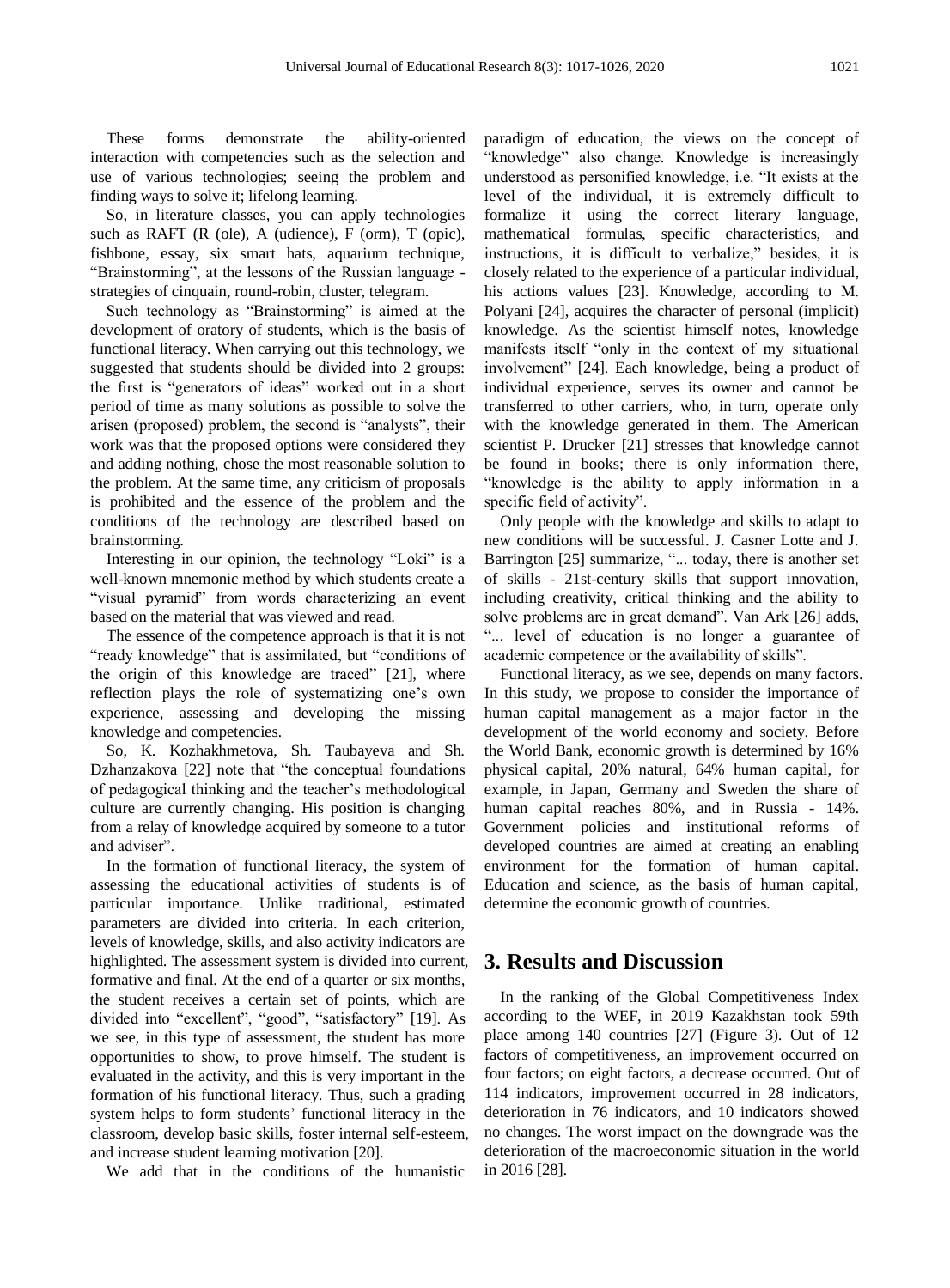

Figure 3. Global Competitiveness Index

In the "Human Development Index" ranking, Kazakhstan ranks 56th out of 188 countries, ranking among the countries with a high level of human development.





In the conditions of the development of the "knowledge economy", only innovation can take a leading position in the competitive struggle. The global innovation index (GII) involves 143 countries, estimated at 84 indicators by 7 blocks such as institutes, human capital and science, infrastructure, financial market, business environment, knowledge, and technology productivity, creativity (Figure 5). The dynamics of changes in the positions of Kazakhstan among 143 countries showed a slight decline. This is due to the deterioration of macroeconomic conjuncture [27].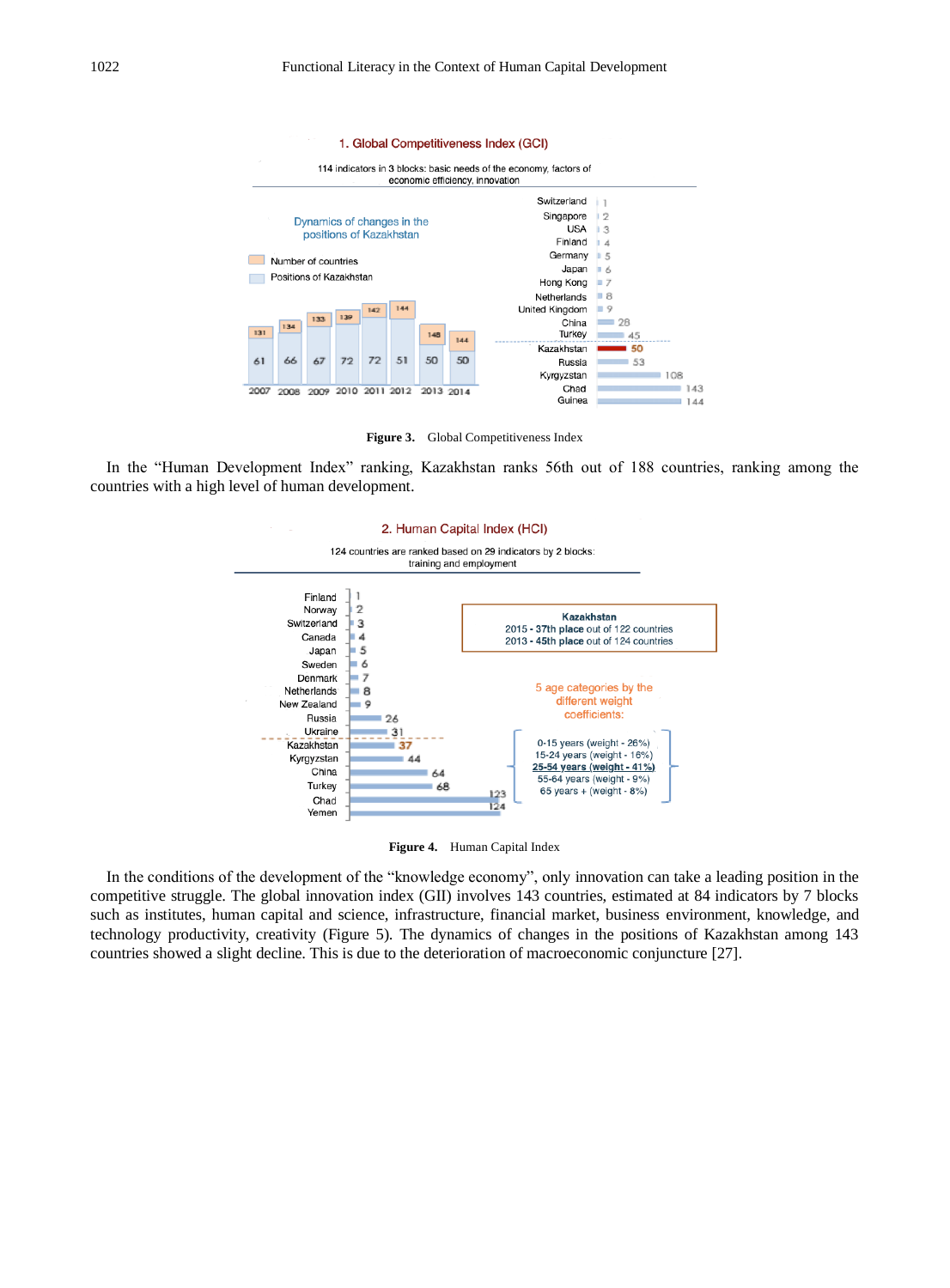

**Figure 5.** Global Innovation Index



**Figure 6.** Dynamics of changes in the positions of Kazakhstan

Kazakhstan took the 58th place in the list of countries with the highest level of human development, according to the report of the United Nations Development Program in September 15, 2018. Of the 189 countries, 59 are in the group with a very high level of human development. Among them are Estonia (30th place), Poland (33rd), Lithuania (35th), Latvia (41st), Russia (49th), Belarus (53rd) and Kazakhstan (58th).

According to the UNESCO "Education Development Index" (EDI), Kazakhstan has been in the top 8 countries from over 100 countries for 10 years. High positions in EDI thanks to free and compulsory 11-year school education and pre-school education are achieved [29]. According to the Global Competitiveness Index, in 2017, in terms of primary education, Kazakhstan ranked 4th among 137 countries of the world, increasing its position from 118th place. It is noteworthy that according to the Legatum Institute, the level of education in Kazakhstan is higher than in China and Turkey, this is confirmed by the fact that the country has always been among the 40 strongest countries in the Education category. The country was also recognized as the best in education in Central and West Asia and ranked first in the UNESCO index "Education for Everyone".

The International Research Center Legatum Institute published a Prosperity Index for 2017, where Kazakhstan in general in all parameters took 72nd place out of 149. In this study, Kazakhstan has been participating since 2006 and during all this time the country managed to rise 20 positions higher, and compared with last year, Kazakhstan moved forward by 11 positions - from 83rd to 72nd place. The ranking is based on statistics provided by the United Nations, World Bank, Organization for Economic Cooperation and Development, World Trade Organization, Gallup, Economist Intelligence Unit, IDC, Pyramid Research [28]. The index is derived based on indicators in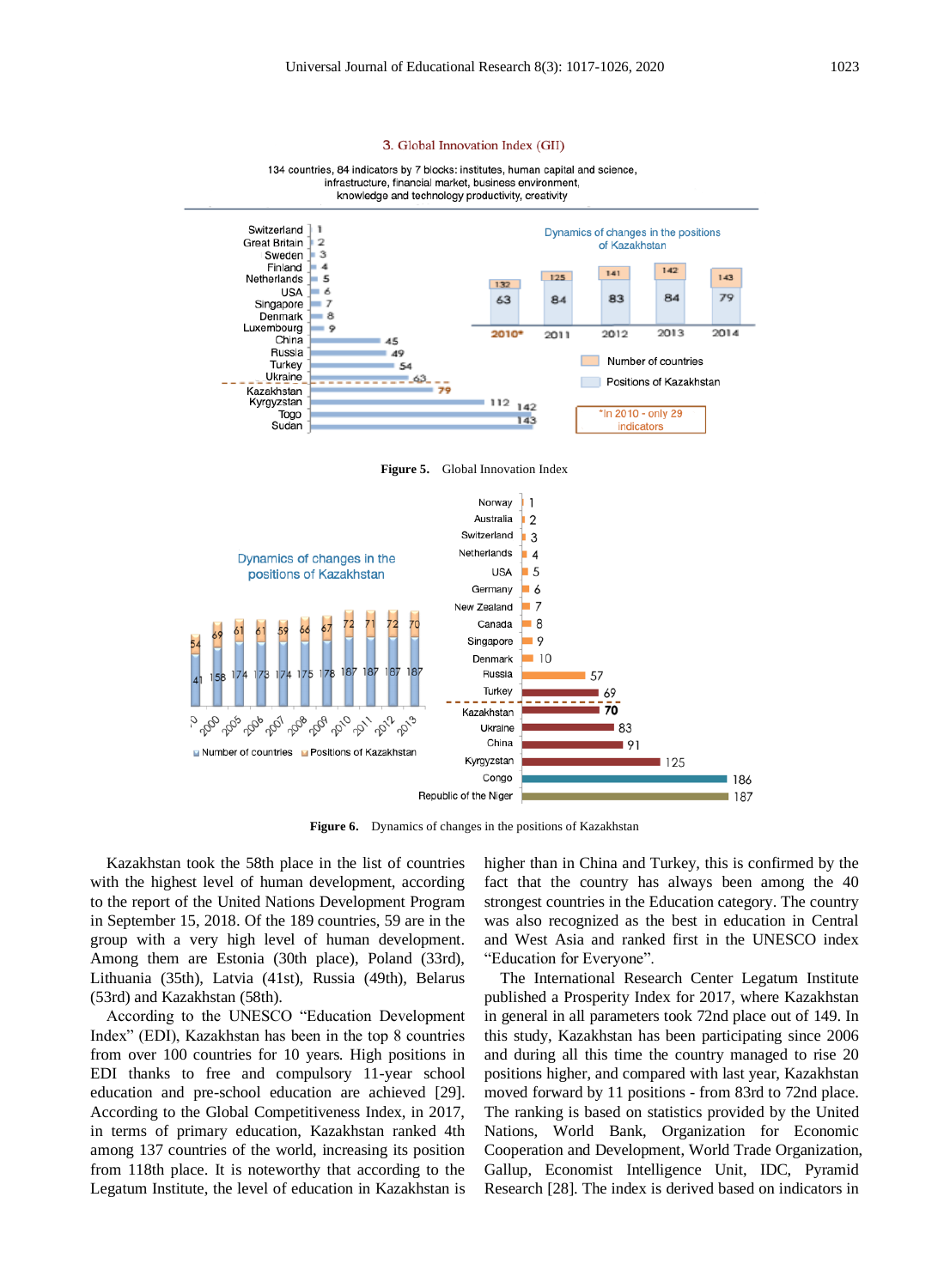nine categories, reflecting such aspects of social life and social welfare parameters as economics, entrepreneurship, management, education, health care, security, personal freedom, social capital, and ecology [30, 31]. In terms of economic competitiveness according to the Institute of Management IMD-2017, the position of Kazakhstan in the Education sub-factor improved by 9th position, occupying the 35th place in the world, losing only to Russia among all CIS countries, which ranked 26th. According to the results of studies of the international center Legatum Institute, Kazakhstan ranked 35th in the world in terms of the education index, "Kazinform" reports regarding the press service of the Ministry of Education and Science of the Republic of Kazakhstan.

As you can see, the achievements are not accidental, because, under the "Kazakhstan 2050" program, the country is making great efforts to increase the literacy rate of the population to 99.8% and to achieve the 100% mark of completion by the population of primary classes.

Public spending on education is, of course, one of the priority items in the state budget. This is an indicator of investments in the quality of the country's human capital. Annually, the amount of funding did not fall below the bar of 3% of GDP. On average, since 1991 it amounted to 3.8% of GDP. In OECD countries, government funding amounts to 5-6% of GDP. Kazakhstan came as close as possible to this indicator from 4.5% of GDP only in 2012 (6.4% in 1991, but with a GDP of only 85.8 million tenges. Given the annual GDP growth in the country, the total amount of resources allocated to education remains relatively stable [29].

Thus, it should be noted that in the framework of the "Kazakhstan 2050" program, the country is making great efforts to increase the literacy rate of the population to 99.8% and to achieve the 100% mark of completion by the population of primary classes [19]. Education and science, as the basis of human capital, determine the country's economic growth. The level of education in Kazakhstan is quite strong - this is confirmed by the fact that the country has always been among the 40 strongest countries in the category "Education". The country was also recognized as the best in the field of education in Central and West Asia and ranked first in the UNESCO index "Education for Everyone". Government spending on education is one of the priority items in the state budget. This is an indicator of investments in the quality of the country's human capital [27]. The main source of investment in education is the state in the long term. In absolute terms, the amount of Kazakhstan's funding for education annually did not fall below the 3% level of GDP. On average, since 1991 it amounted to 3.8% of GDP [29].

In fact, human capital is subject to significant changes depending on the economic and social context of a country or territory, and as such its development should be considered not only as the maintenance of the effective status quo but as the ability of stakeholders involved in the development of human capital (its creation and use) to adapt to changing circumstances, predict changes and act in accordance with these predictions.

In the framework of this dynamic development, aimed at continuous and efficient implementation in terms of relevance, sustainability, and innovation, the process of capacity building guarantees generation and maintenance, as well as the evolution and adaptation of stakeholders' capabilities concerning policy analysis and policy-making.

When a country is characterized by an appropriate, sustainable and innovation-oriented political framework and, through institutional mechanisms, it is possible to take care of its development process, it can be considered fully capable.

#### **4. Conclusions**

Summarizing the above, we add that a systematic approach is needed to develop the most important skills, the task of which should be an integral component of the curriculum.

As aspects of educational activities that most affect the quality of education, the following are distinguished by the quality of personnel, which implies a high qualification of teaching and managerial personnel; the quality of educational programs, combining the level of teaching and innovative technologies, their compliance with government orders and public demand [25].

According to domestic researchers, the current trends in the education of the republic and the challenges facing its various levels necessitate a rethinking of their role, function, and place in the general education system, the development of new approaches in their future development [26].

We consider it necessary to determine the state and prospects of the updated content of education and training of the competitive younger generation:

- Identify promising scientific directions of its development;
- Generalize and modernize the methodology;
- Develop and implement innovative methods and tools;
- Find the best ways to improve educational work programs.

Thus, the goal of modernizing the quality of education, its transition to new content is the development of the functional literacy of schoolchildren.

This approach to the definition of core competencies is consistent with the understanding of the fundamental goals of education outlined in UNESCO documents:

- Teach to gain knowledge (learning to learn);
- Teach to work and earn (learning for labor);
- Teach to live (learning for existence);
- Teach to live together (learning for life together).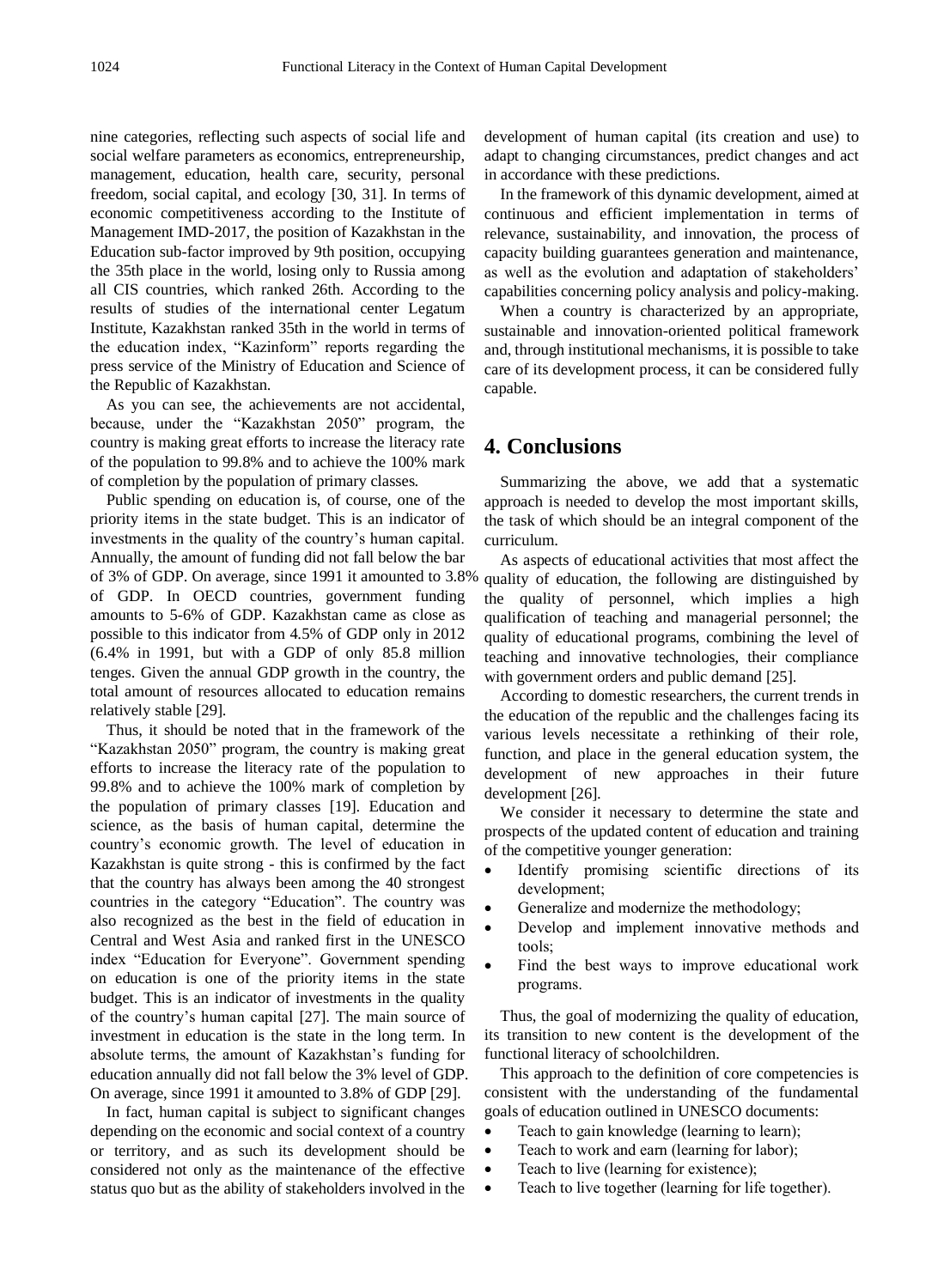### **REFERENCES**

- [1] S. Irsaliyev. Obrazovaniye Kazakhstana za gody nezavisimosti v kontekste mirovykh trendov: dostizheniya i perspektivy razvitiya [Education of Kazakhstan for the years of Independence in the context of world trends: achievements and development prospects], Qoğam & Däwir, Vol.4, No.52, 2016.
- [2] Fadel C, Bialik M, Trilling B, Four-Dimensional education: The competencies learners need to succeed, The Center for Curriculum Redesign, Boston, Online available from https://www.researchgate.net/profile/Maya\_Bialik/publicat ion/318430582\_Four-Dimensional\_Education/links/59776 4f745851570a1b31150/Four-Dimensional-Education.pdf
- [3] J. H. Flavell. Metacognition and cognitive monitoring: A new erea of cognitive-developmental inquiry. American Psychologist, Vol.34, 906-911, 1979.
- [4] K. Thiede. Learning to Learn and Metacognition, Encyclopedia of Education, Online available from https://education.stateuniversity.com/pages/2177/Learning-Learn-Metacognition.html
- [5] S. A. Irsaliyev. Professii i navyki reaktsiya sistem obrazovaniya na sovremennyye vyzovy [Professions and skills - the response of education systems to contemporary challenges], Vestnik KarGU. Seriya "Pedagogika", Vol.4, No.88, 147-151, 2017.
- [6] B. S. Bloom. Taxonomy of educational objectives: The classification of educational goals, vol.1, David McKay, New York, 1956.
- [7] Bnews.kz, Kazakhstan podnyalsya na 15 pozitsiy v reytinge mirovoy konkurentosposobnosti [Kazakhstan rose 15 positions in the ranking of world competitiveness], Online available from  $\sim$ https://bnews.kz/news/kazahstan\_podnyalsya\_na\_15\_pozit sii\_v\_reitinge\_mirovoi\_konkurentosposobnosti
- [8] Progress of functional literacy, National Analytical Center. Bulletin. Human Capital, Vol.1, No.1, 6-12, 2014.
- [9] Government of Kazakhstan, National Action Plan for the Development of Functional Literacy of Schoolchildren for 2012–2016, Online available fromhttp://adilet.zan.kz/rus/d ocs/P1200000832
- [10] Kazinform, Plan of the Nation 100 Steps to Implement Five Institutional Reforms by N. Nazarbayev, Online available from http://www.inform.kz/rus/article/2777943
- [11] Y. Y. Surovitskaya, K. K. Kulambayeva. Osobennosti formirovaniya universalnykh kommunikativnykh uchebnykh deystviy shkolnikov [Features of the formation of universal communicative educational actions of schoolchildren], Vestnik KazNPU im. Abaya. Seriya "Pedagogicheskiye nauki", Vol. 4, No.56, 148-153, 2017.
- [12] K. K. Kulambayeva, A. K. Sadykova, R. O. Ali. Zakonomernosti vospitaniya: istoriya voprosa [Patterns of education: background] in G. Y. Gulyayeva (ed.), Collection of articles of the International scientific-practical competition (pp. 18-20), Nauka i Prosveshcheniye, Penza,

2018.

- [13] V. V. Serikov. Obucheniye kak vid pedagogicheskoy deyatelnosti [Training as a type of pedagogical activity], Akademiya, Moscow, 2008.
- [14] J. Raven. Competence in modern society: The identification, development and implementation, Cogito-center, Moscow, 2002.
- [15] I. A. Zimnyaya. Pedagogicheskaya psikhologiya [Pedagogical psychology], Feniks, Rostov-on-Don, 1997.
- [16] K. K. Kulambayeva, S. S. Dosanova, R. O. Ali, Y. Y. Surovitskaya, M. M. Zhamankarin, A. K. Sadykova. Stanovleniye innovatsionnoy kompetentnosti pedagoga v obnovlennoy obrazovatelnoy srede shkoly [Formation of innovative competence of a teacher in the updated educational environment of the school] in G. Y. Gulyayeva (ed.), Innovatsionnyye podkhody v reshenii problem sovremennogo obshchestva [Innovative approaches to solving the problems of modern society] (pp. 44-64), Nauka i Prosveshcheniye, Penza, 2018.
- [17] K. K. Kulambayeva, S. S. Dosanova, A. K. Kulambayev. Informatsionno-kommunikatsionnyye tekhnologii obrazovanii: infografika. Rossiya i Yevropa: svyaz kultury i ekonomiki [Information and communication technologies in education: infographics. Russia and Europe: the connection of culture and the economy], WORLD PRESS s.r.o., Prague, 2009.
- [18] S. G. Vershlovskiy, M. D. Matyushkina. Funktsionalnaya gramotnost vypusknikov shkol [Functional literacy of school graduates], Sotsiologicheskiye issledovaniya, Vol.5, 140-144, 2007.
- [19] T. B. Tazhibayev. Problemy razvitiya logicheskogo I obraznogo myshleniya v protsesse obucheniya studentov [Problems of development of logical and imaginative thinking in the process of student learning], The ІІ International Scientific and Practical Conference "Education and Innovation in Science" of the National Center for Continuing Education of Teachers "Orleu" in Almaty region, 267-270, 2018.
- [20] G. A. Kemelbekova. Osobennosti formirovaniya funktsionalnoy gramotnosti uchashchikhsya uchashchikhsya po predmetam gumanitarnogo tsikla [Features of the formation of functional literacy of students in humanitarian subjects], The VIII International Scientific Conference "Problems and Prospects of Education, 6-9, 2016, Online available from https://moluch.ru/conf/ped/arc hive/187/9552/
- [21] P. Drucker. Managing in a time of great change, New York, 1995.
- [22] K. Kozhakhmetova, S. Taubayeva, S. Dzhanzakova. Metodologiya obshchey i etnicheskoy pedagogiki v logiko-strukturnykh skhemakh [Methodology of general and ethnic pedagogy in logical-structural schemes], Kazakhskaya akademiya obrazovaniya im. I. Altynsarina, Almaty, 2005.
- [23] N. N. Surtayeva. Obuchayushcheyesya uchrezhdeniye XXI veka – vektor reformirovaniya otechestvennogo obrazovaniya [The learning institution of the XXI century is the vector of reforming the national education], Chelovek i obrazovaniye, Vol.2, 12-16, 2005.